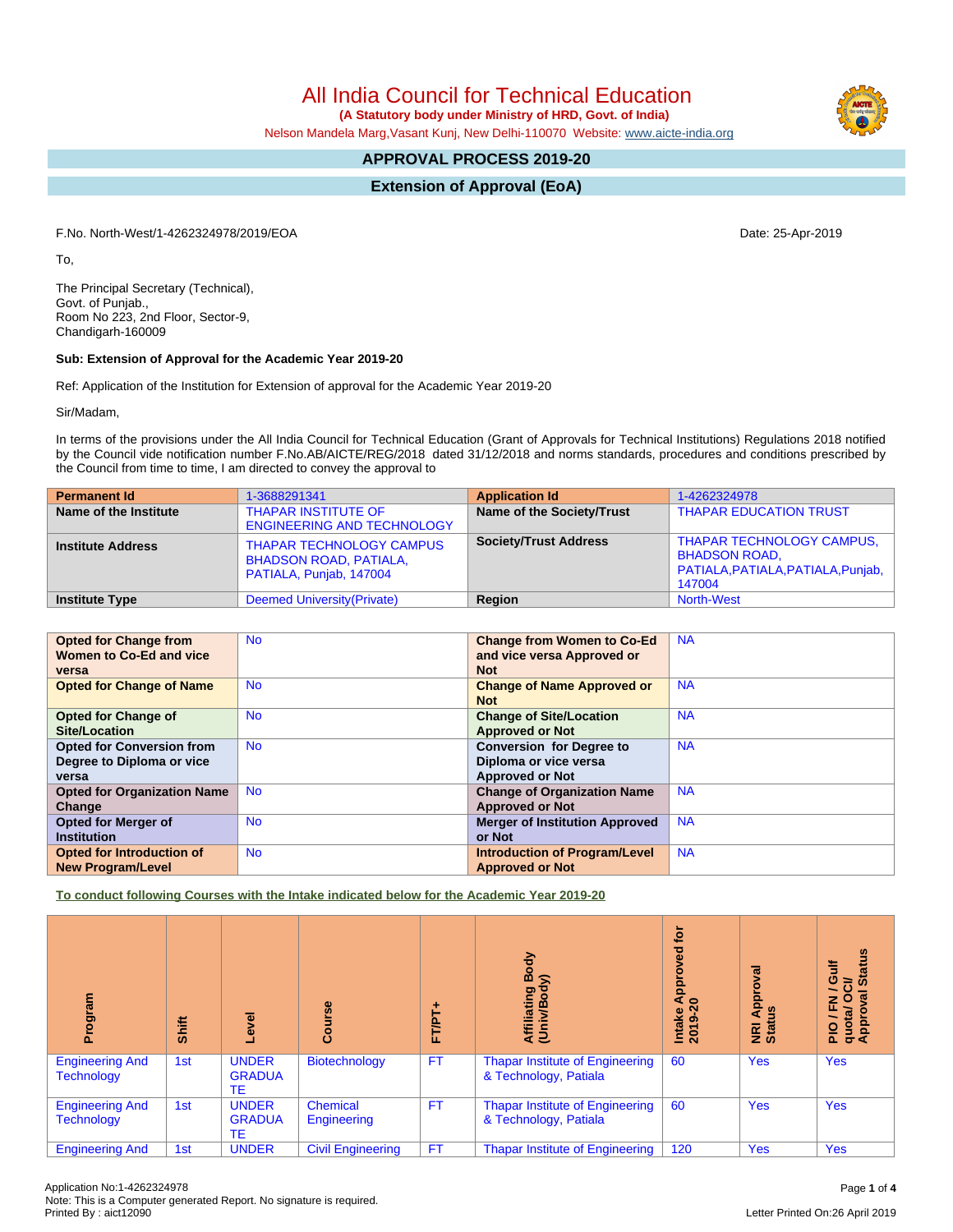| <b>Technology</b>                           |     | <b>GRADUA</b><br>TE                        |                                                                                   |           | & Technology, Patiala                                           |     |            |                         |
|---------------------------------------------|-----|--------------------------------------------|-----------------------------------------------------------------------------------|-----------|-----------------------------------------------------------------|-----|------------|-------------------------|
| <b>Engineering And</b><br><b>Technology</b> | 1st | <b>UNDER</b><br><b>GRADUA</b><br>ТE        | Computer<br>Engineering                                                           | <b>FT</b> | <b>Thapar Institute of Engineering</b><br>& Technology, Patiala | 750 | Yes        | Yes                     |
| <b>Engineering And</b><br><b>Technology</b> | 1st | <b>UNDER</b><br><b>GRADUA</b><br>ТE        | Electrical<br>Engineering                                                         | <b>FT</b> | <b>Thapar Institute of Engineering</b><br>& Technology, Patiala | 180 | Yes        | Yes                     |
| <b>Engineering And</b><br><b>Technology</b> | 1st | <b>UNDER</b><br><b>GRADUA</b><br>ТE        | <b>Electronics And</b><br><b>Communications</b><br><b>Engineering</b>             | <b>FT</b> | <b>Thapar Institute of Engineering</b><br>& Technology, Patiala | 210 | Yes        | Yes                     |
| <b>Engineering And</b><br><b>Technology</b> | 1st | <b>UNDER</b><br><b>GRADUA</b><br><b>TE</b> | <b>Electronics And</b><br>Computer<br>Engineering                                 | <b>FT</b> | <b>Thapar Institute of Engineering</b><br>& Technology, Patiala | 180 | <b>Yes</b> | Yes                     |
| <b>Engineering And</b><br><b>Technology</b> | 1st | <b>UNDER</b><br><b>GRADUA</b><br>ТE        | <b>Electronics</b><br>Instrumentation<br><b>And Control</b><br>Engineering        | <b>FT</b> | <b>Thapar Institute of Engineering</b><br>& Technology, Patiala | 100 | Yes        | Yes                     |
| <b>Engineering And</b><br><b>Technology</b> | 1st | <b>UNDER</b><br><b>GRADUA</b><br>TE        | <b>Mechanical</b><br>Engineering                                                  | <b>FT</b> | <b>Thapar Institute of Engineering</b><br>& Technology, Patiala | 225 | <b>Yes</b> | Yes                     |
| <b>Engineering And</b><br><b>Technology</b> | 1st | <b>UNDER</b><br><b>GRADUA</b><br><b>TE</b> | Mechanical<br>Engineering(<br><b>Production</b> )                                 | <b>FT</b> | <b>Thapar Institute of Engineering</b><br>& Technology, Patiala | 60  | Yes        | Yes                     |
| <b>Engineering And</b><br><b>Technology</b> | 1st | <b>UNDER</b><br><b>GRADUA</b><br>ТE        | <b>Mechatronics</b>                                                               | <b>FT</b> | <b>Thapar Institute of Engineering</b><br>& Technology, Patiala | 60  | Yes        | Yes                     |
| <b>Engineering And</b><br><b>Technology</b> | 1st | <b>POST</b><br><b>GRADUA</b><br>ТE         | Cad/Cam<br>Engineering                                                            | <b>FT</b> | <b>Thapar Institute of Engineering</b><br>& Technology, Patiala | 30  | Yes        | Yes                     |
| <b>Engineering And</b><br><b>Technology</b> | 1st | <b>POST</b><br><b>GRADUA</b><br>ТE         | <b>Structural</b><br>Engineering                                                  | <b>FT</b> | <b>Thapar Institute of Engineering</b><br>& Technology, Patiala | 30  | Yes        | Yes                     |
| <b>Engineering And</b><br><b>Technology</b> | 1st | <b>POST</b><br><b>GRADUA</b><br><b>TE</b>  | <b>Electronics And</b><br><b>Communications</b><br>Engineering                    | <b>FT</b> | <b>Thapar Institute of Engineering</b><br>& Technology, Patiala | 30  | <b>Yes</b> | Yes                     |
| <b>Engineering And</b><br><b>Technology</b> | 1st | <b>POST</b><br><b>GRADUA</b><br>ТE         | <b>Production</b><br>Engineering                                                  | <b>FT</b> | <b>Thapar Institute of Engineering</b><br>& Technology, Patiala | 18  | <b>Yes</b> | Yes                     |
| <b>Engineering And</b><br><b>Technology</b> | 1st | <b>POST</b><br><b>GRADUA</b><br>ТE         | <b>Software</b><br>Engineering                                                    | FT        | <b>Thapar Institute of Engineering</b><br>& Technology, Patiala | 30  | <b>Yes</b> | Yes                     |
| <b>Engineering And</b><br><b>Technology</b> | 1st | <b>POST</b><br><b>GRADUA</b><br>ТE         | <b>Electronics</b><br>Instrumentation<br><b>And Control</b><br><b>Engineering</b> | <b>FT</b> | <b>Thapar Institute of Engineering</b><br>& Technology, Patiala | 18  | Yes        | Yes                     |
| <b>Engineering And</b><br><b>Technology</b> | 1st | <b>POST</b><br><b>GRADUA</b><br>TE         | <b>Computer Science</b><br>& Engineering                                          | <b>FT</b> | <b>Thapar Institute of Engineering</b><br>& Technology, Patiala | 60  | Yes        | Yes                     |
| <b>Engineering And</b><br><b>Technology</b> | 1st | <b>POST</b><br><b>GRADUA</b><br>TE.        | <b>Power Systems</b>                                                              | <b>FT</b> | <b>Thapar Institute of Engineering</b><br>& Technology, Patiala | 30  | <b>Yes</b> | Yes                     |
| <b>Engineering And</b><br><b>Technology</b> | 1st | <b>POST</b><br><b>GRADUA</b><br>ТE         | <b>Thermal</b><br>Engineering                                                     | <b>FT</b> | <b>Thapar Institute of Engineering</b><br>& Technology, Patiala | 30  | <b>Yes</b> | Yes                     |
| <b>Engineering And</b><br><b>Technology</b> | 1st | <b>POST</b><br><b>GRADUA</b><br><b>TE</b>  | Infrastructure<br>Engineering                                                     | <b>FT</b> | <b>Thapar Institute of Engineering</b><br>& Technology, Patiala | 30  | <b>Yes</b> | <b>Yes</b>              |
| <b>Engineering And</b><br><b>Technology</b> | 1st | <b>POST</b><br><b>GRADUA</b><br><b>TE</b>  | Environmental<br><b>Science And</b><br><b>Technology</b>                          | <b>FT</b> | <b>Thapar Institute of Engineering</b><br>& Technology, Patiala | 18  | <b>Yes</b> | <b>Yes</b>              |
| <b>Engineering And</b><br><b>Technology</b> | 1st | <b>POST</b><br><b>GRADUA</b><br>ТE         | <b>VIsi Design</b>                                                                | <b>FT</b> | <b>Thapar Institute of Engineering</b><br>& Technology, Patiala | 30  | Yes        | <b>Yes</b>              |
| <b>Engineering And</b><br><b>Technology</b> | 1st | <b>POST</b><br><b>GRADUA</b><br>TE         | Chemical<br>Engineering                                                           | <b>FT</b> | <b>Thapar Institute of Engineering</b><br>& Technology, Patiala | 18  | <b>Yes</b> | <b>Yes</b>              |
| <b>Engineering And</b><br><b>Technology</b> | 1st | <b>POST</b><br><b>GRADUA</b><br>TE         | <b>Biotechnology</b>                                                              | <b>FT</b> | <b>Thapar Institute of Engineering</b><br>& Technology, Patiala | 18  | Yes        | Yes                     |
| Mca                                         | 1st | <b>POST</b><br><b>GRADUA</b><br>TE         | <b>Masters In</b><br>Computer<br><b>Applications</b>                              | <b>FT</b> | <b>Thapar Institute of Engineering</b><br>& Technology, Patiala | 30  | <b>Yes</b> | N.                      |
| <b>Engineering And</b>                      | 1st | <b>UNDER</b>                               | <b>Computer Science</b>                                                           | FT        | <b>Thapar Institute of Engineering</b>                          | 60  | Yes        | $\overline{\mathsf{N}}$ |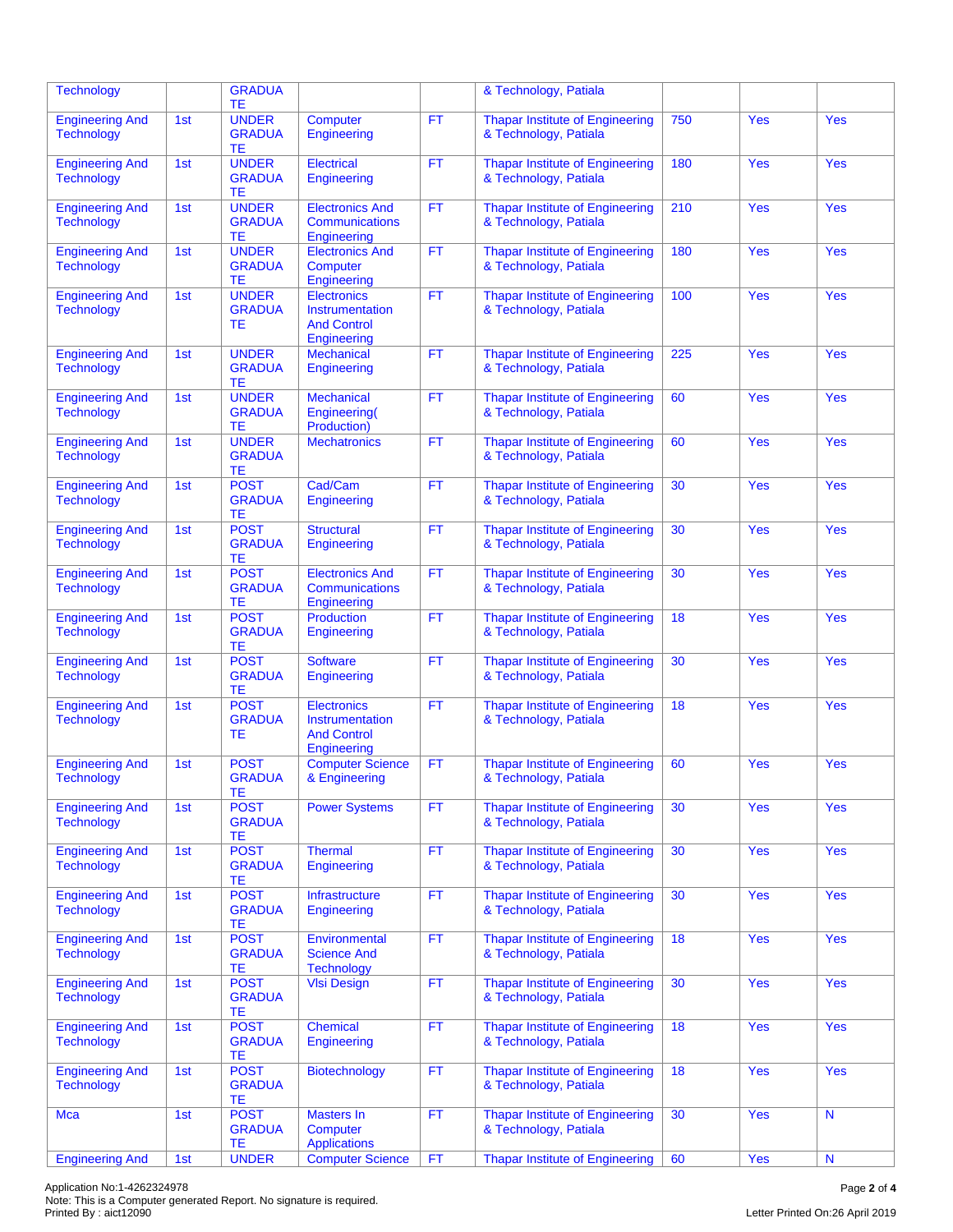| <b>Technology</b>                           |     | <b>GRADUA</b><br>TE                        | <b>And Business</b><br>System##                 |     | & Technology, Patiala                                           |     |     |  |
|---------------------------------------------|-----|--------------------------------------------|-------------------------------------------------|-----|-----------------------------------------------------------------|-----|-----|--|
| <b>Engineering And</b><br><b>Technology</b> | 1st | <b>UNDER</b><br><b>GRADUA</b><br>TE        | <b>Biomedical</b><br>Engineering##              | FT. | <b>Thapar Institute of Engineering</b><br>& Technology, Patiala | -60 | Yes |  |
| <b>Engineering And</b><br><b>Technology</b> | 1st | <b>UNDER</b><br><b>GRADUA</b><br><b>TE</b> | <b>Computer Science</b><br>And<br>Engineering## | -FT | <b>Thapar Institute of Engineering</b><br>& Technology, Patiala | 180 | Yes |  |

+FT –Full Time,PT-Part Time

## Approved New Courses

In case of any differences in content in this Computer generated Extension of Approval Letter, the content/information as approved by the Executive Council / General Council as available on the record of AICTE shall be final and binding.

Strict compliance of Anti-Ragging Regulation: - Approval is subject to strict compliance of provisions made in AICTE Regulation notified vide F. No. 37- 3/Legal/AICTE/2009 dated July 1, 2009 for Prevention and Prohibition of Ragging in Technical Institutions. In case Institution fails to take adequate steps to Prevent Ragging or fails to act in accordance with AICTE Regulation or fails to punish perpetrators or incidents of Ragging, it will be liable to take any action as defined under clause 9(4) of the said Regulation.

### **It is mandatory to comply all the essential requirements as given in APH 2019-20(appendix 6)**

NOTE: If the State Government / UT / DTE / DME has a reservation policy for admission in Technical Education Institutes and the same is applicable to Private & Self-financing Technical Institutions, then the State Government / UT/ DTE / DME shall ensure that 10 % of Reservation for EWS would be operational from the Academic year 2019-20 without affecting the percentage reservations of SC/ST/OBC/General . However, this would not be applicable in the case of Minority Institutions referred to the clause (1) of Article 30 of **Constitution of India.**

> **Prof. A.P Mittal Member Secretary, AICTE**

Copy to:

- **1. The Director Of Technical Education\*\*, Punjab**
- **2. The Registrar\*\*,** Thapar Institute Of Engineering & Technology, Patiala
- **3. The Principal / Director,** Thapar Institute Of Engineering And Technology Thapar Technology Campus Bhadson Road, Patiala, Patiala, Punjab,147004
- **4. The Secretary / Chairman,**

Thapar Education Trust Thapar Technology Campus, Bhadson Road, Patiala. Patiala, Patiala, Punjab,147004

### **5. The Regional Officer,**

All India Council for Technical Education Plot No. 1A, 5th Floor, DTE(Pb..) Building, Dakshin Mark, Sector 36-A, Chandigarh-160 036

#### **6. Guard File(AICTE)**

Note: Validity of the Course details may be verified at  $\frac{http://www.aicte-india.org/}{http://www.aicte-india.org/}$  $\frac{http://www.aicte-india.org/}{http://www.aicte-india.org/}$  $\frac{http://www.aicte-india.org/}{http://www.aicte-india.org/}$